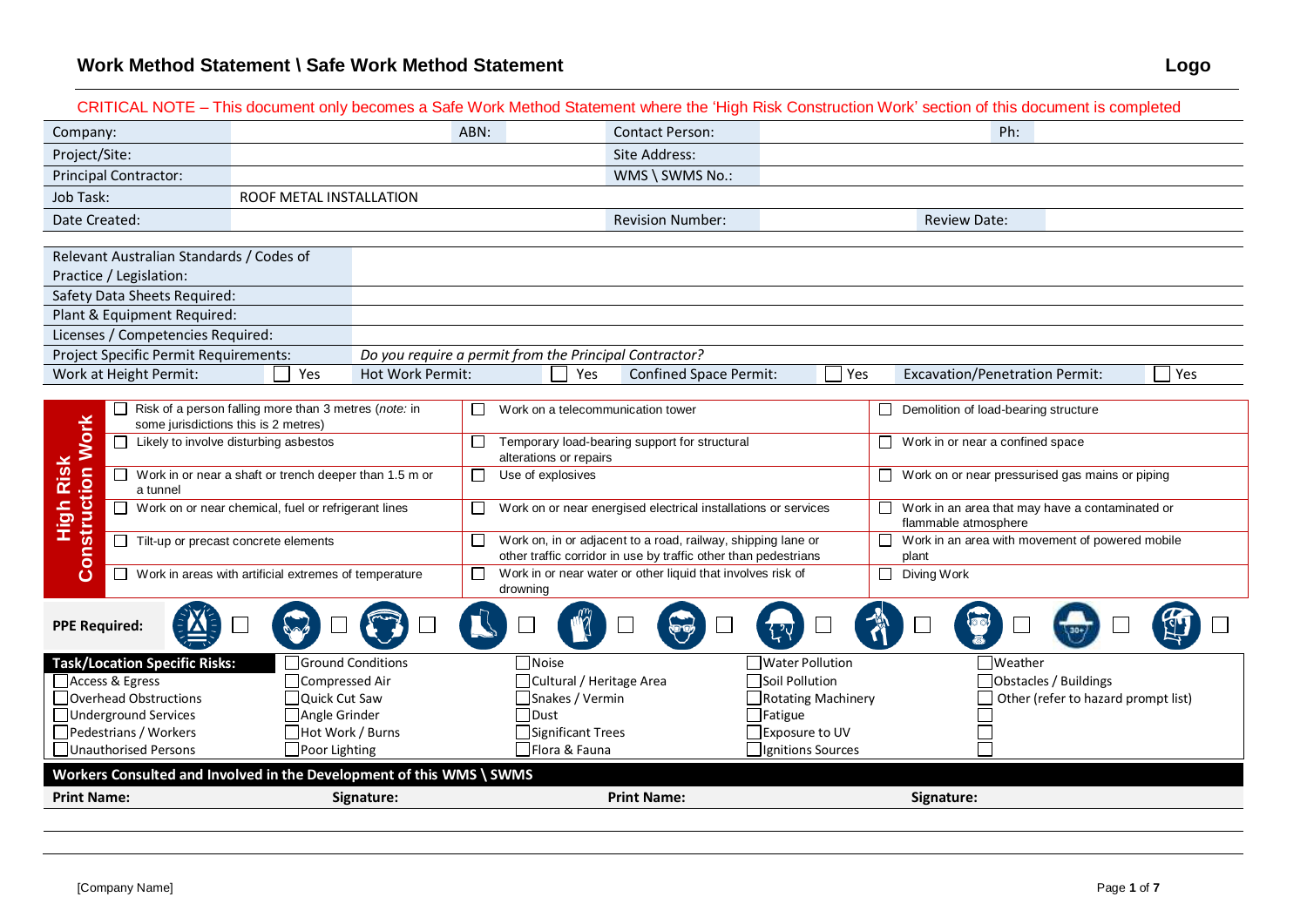# **Step 1**

| <b>Consequences</b> |                                                                                                |
|---------------------|------------------------------------------------------------------------------------------------|
| $5 -$ Severe        | Potential to be fatal. Permanent disability. Destruction of property or plant                  |
| $4 -$ Major         | Serious injury. Long term disability. Major damage to plant, property or environment.          |
| $3 -$ Moderate      | Potential for injury resulting in medical attention. Damage to plant, property or environment. |
| $2 -$ Minor         | Injury requiring First Aid treatment and / or short term discomfort.                           |
| $1 - Negligible$    | Cause a near miss, needs to be reported                                                        |

### **Step 2**

| Potential            |                                                       |  |  |  |
|----------------------|-------------------------------------------------------|--|--|--|
| $A -$ Almost Certain | This event is expected to occur in most circumstances |  |  |  |
| $B - Likely$         | The event will probably occur in most circumstances   |  |  |  |
| $C - Possible$       | The event might occur at some time                    |  |  |  |
| <b>D</b> – Unlikely  | The event could occur at some time                    |  |  |  |
| E - Rare             | The event may occur only in exceptional circumstances |  |  |  |

# **Step 3**

|                           | <b>Consequences</b> |             |                |             |              |
|---------------------------|---------------------|-------------|----------------|-------------|--------------|
| <b>Potential</b>          | $1 - Negligible$    | $2 -$ Minor | $3 -$ Moderate | $4 -$ Major | $5 -$ Severe |
| <b>A</b> - Almost Certain | M (9)               | S(15)       | S(19)          | H(24)       | H(25)        |
| <b>B</b> - Likely         | L (7)               | M(11)       | S(18)          | S(21)       | H(23)        |
| <b>C</b> - Possible       | L(5)                | L (6)       | M(13)          | S(17)       | H (22)       |
| D-Unlikely                | L(3)                | L (4)       | M(10)          | M(14)       | S(20)        |
| E - Rare                  | VL(1)               | L (2)       | M(8)           | M(12)       | S(16)        |

#### **Legend**

| <b>Risk Rating</b> |                                                                                                                                |
|--------------------|--------------------------------------------------------------------------------------------------------------------------------|
| High               | Re-plan and/or re-design activity. If this is not possible, complete a seperate Hazard Assessment prior to completing the SWMS |
| <b>Significant</b> | Activity Must be reviewed by a Senior Management representative and have identified risk controls built into the SWMS          |
| Medium             | Some action may be required, management to determine and document requirements within SWMS and monitor                         |
| Low                | Minimal risk, monitor where work changes                                                                                       |
| <b>Very Low</b>    | Minimal risk, monitor where work changes                                                                                       |

| controls (HoC)*<br>_<br><b>Hiera</b><br>ОΤ<br>. I CC |              |                |             |                |         |  |  |
|------------------------------------------------------|--------------|----------------|-------------|----------------|---------|--|--|
| Level 1                                              | ∟evel ∶      | <b>Level</b> 3 | evel 4      | ∟evel ∶        | Level 6 |  |  |
| $-1$<br>limination                                   | Substitution | Isolation      | Engineering | Administration | PPE     |  |  |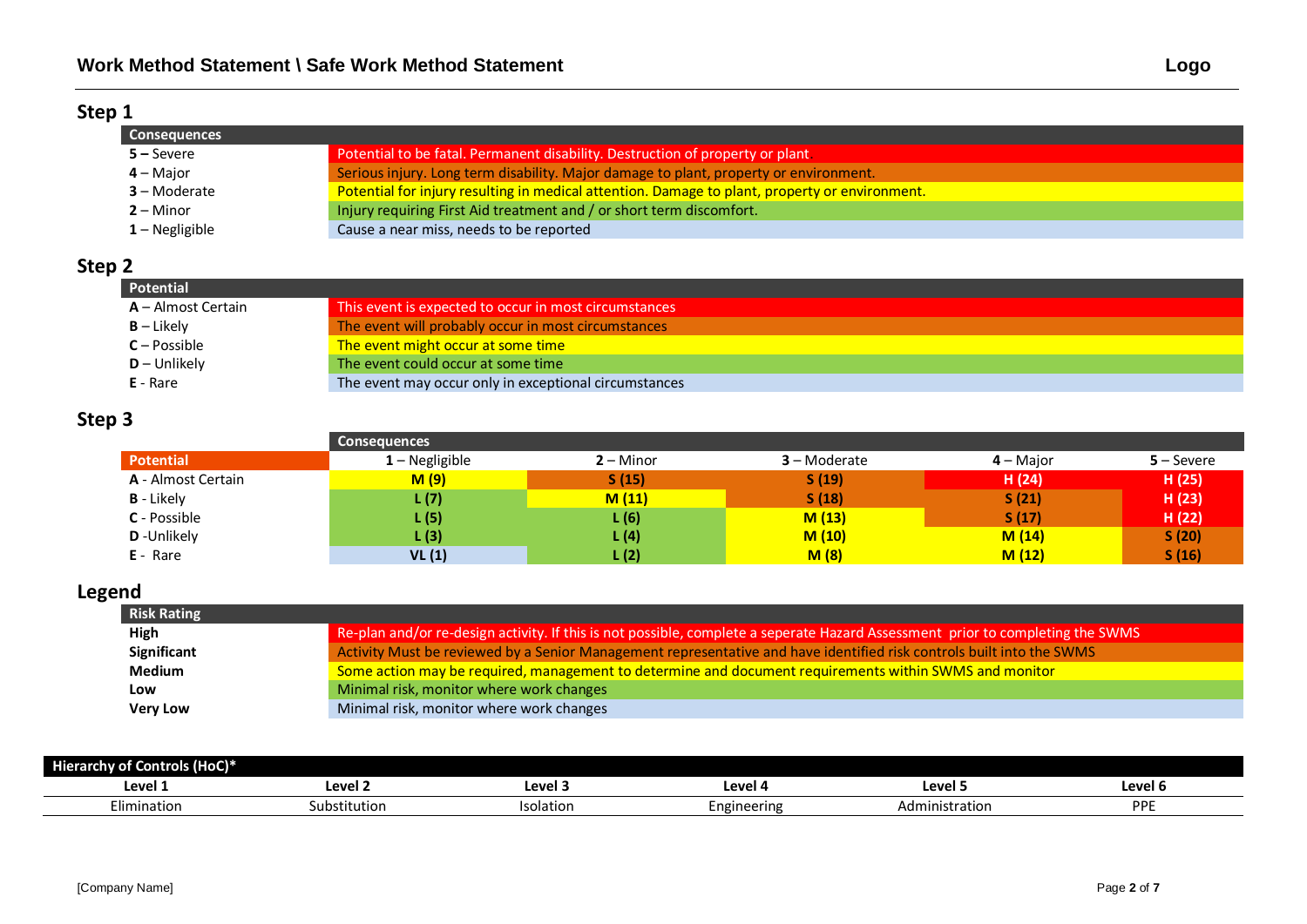| Work Method Statement \ Safe Work Method Statement |                                                                                     |                       |                                                                                                                                                                                                                                                                                     |                                            |                                |                                                           |  |  |
|----------------------------------------------------|-------------------------------------------------------------------------------------|-----------------------|-------------------------------------------------------------------------------------------------------------------------------------------------------------------------------------------------------------------------------------------------------------------------------------|--------------------------------------------|--------------------------------|-----------------------------------------------------------|--|--|
| <b>Job Step</b>                                    | <b>Potential Hazard</b>                                                             | <b>Risk</b><br>Rating | <b>Control</b>                                                                                                                                                                                                                                                                      | <b>HoC</b><br><b>Applied</b><br>from $1-6$ | <b>Residual</b><br><b>Risk</b> | <b>Person Responsible to</b><br><b>Implement Controls</b> |  |  |
| Break the job into steps                           | What can cause harm at each step<br>High risk work is to be kept to its own<br>cell | S(17)                 | Describe the control measures and how they<br>will be used                                                                                                                                                                                                                          | 5                                          | M(8)                           | <b>EXAMPLE</b>                                            |  |  |
| Preparation                                        | Slips, trips, falls<br><b>Punctures</b>                                             |                       | Ensure access & egress of site is clear<br>Work area to be kept clear of trip hazards<br>at all times<br>Mark any protrusions                                                                                                                                                       |                                            |                                | [insert responsible person]                               |  |  |
| Unload & Store materials                           | Manual handling                                                                     |                       | Only workers trained in correct manual<br>handling techniques to complete task                                                                                                                                                                                                      |                                            |                                | [insert responsible person]                               |  |  |
| Identification of live<br>services                 | Electrocution                                                                       |                       | Obtain certification from site supervisor &<br>provider that all live services are isolated<br>& tagged out before commencement of<br>tasks and visually checked by site<br>supervisor                                                                                              |                                            |                                | [insert responsible person]                               |  |  |
|                                                    | Fall from height                                                                    |                       | Edge protection to be in place before<br>commencement<br>Ensure suitable fall restraints in place<br>before commencing work<br>Only workers trained in working at heights<br>to complete task<br>Safety footwear designed for use on a<br>roof to be worn<br>PPE- gloves to be used |                                            |                                | [insert responsible person]                               |  |  |
| Access & egress to roof                            | Manual handling                                                                     |                       | Only workers trained in correct manual<br>handling techniques to complete task                                                                                                                                                                                                      |                                            |                                | [insert responsible person]                               |  |  |
|                                                    | UV rays<br><b>Heat stress</b>                                                       |                       | PPE-hi visibility long clothing to be worn<br>at all times.<br>UV cream to be worn whilst on site<br>working and reapplied every two hours<br>Broad brimmed hats to be worn<br>Shaded rest areas and cool potable water<br>to be provided                                           |                                            |                                | [insert responsible person]                               |  |  |
| Lifting of roofing sheets<br>into place on roof    | Fall from heights                                                                   |                       | Edge protection to be in place before<br>commencement<br>Ensure suitable fall restraints in place<br>before commencing work<br>Only workers trained in working at heights<br>to complete task<br>Safety footwear designed for use on a                                              |                                            |                                | [insert responsible person]                               |  |  |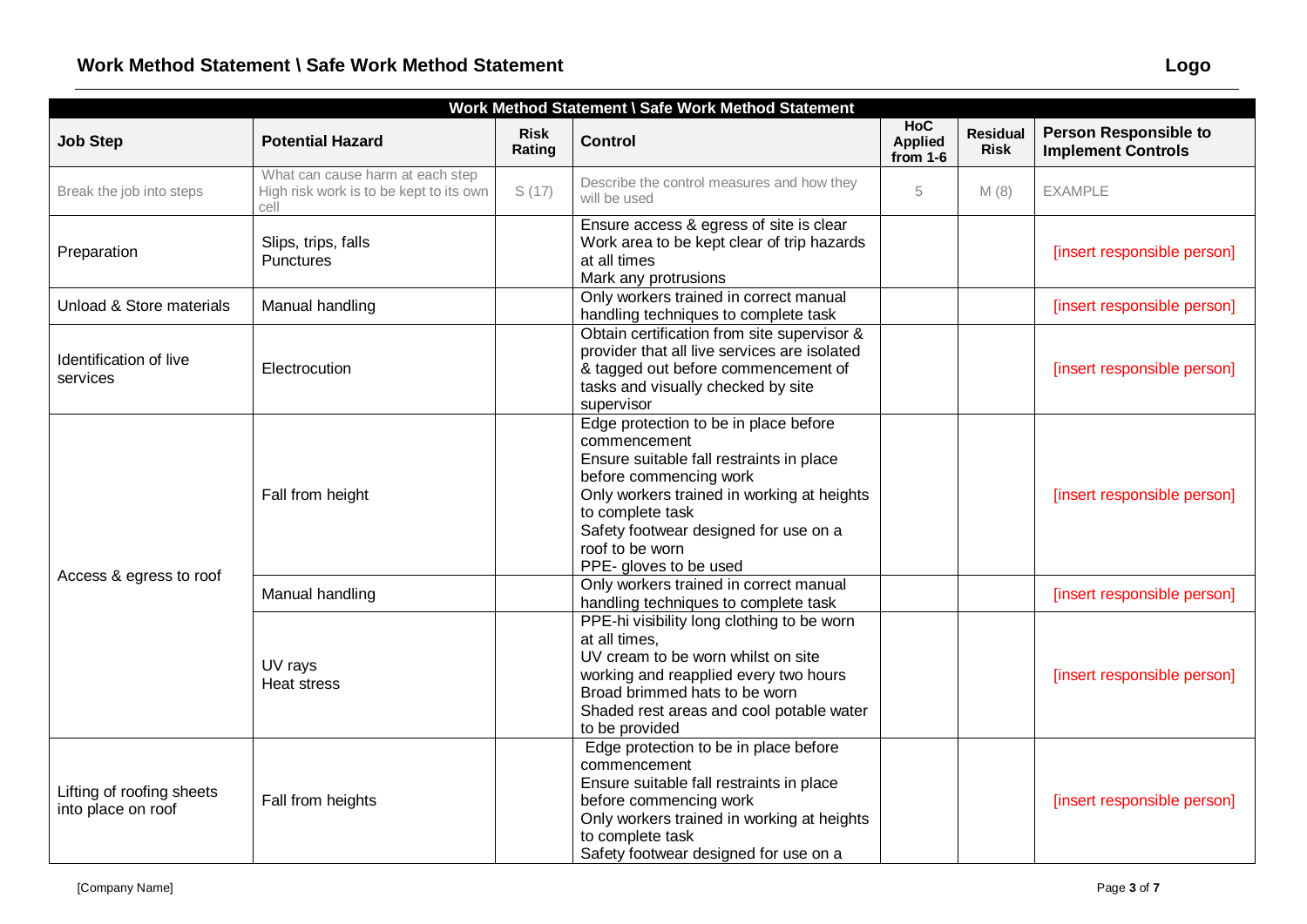|                                                       |                                                                        | roof to be worn                                                                                                                                                                                                                                                                                          |                             |
|-------------------------------------------------------|------------------------------------------------------------------------|----------------------------------------------------------------------------------------------------------------------------------------------------------------------------------------------------------------------------------------------------------------------------------------------------------|-----------------------------|
| Lifting of roofing sheets<br>into place on roof cont. | UV rays<br>Heat stress<br>Wind lift                                    | PPE-hi visibility long clothing to be worn<br>at all times.<br>UV cream to be worn whilst on site<br>working and reapplied every two hours<br>Broad brimmed hats to be worn<br>Shaded rest areas and cool potable water<br>to be provided<br>Stop work when wind lift is too great to<br>allow safe work | [insert responsible person] |
|                                                       | Cuts, lacerations, punctures<br>Manual handling                        | Appropriate PPE to be worn at all times<br>Only workers trained in correct manual<br>handling techniques to complete task                                                                                                                                                                                | [insert responsible person] |
|                                                       | Fall from height                                                       | Edge protection to be in place before<br>commencement<br>Ensure suitable fall restraints in place<br>before commencing work<br>Only workers trained in working at heights<br>to complete task<br>Safety footwear designed for use on a<br>roof to be worn                                                | [insert responsible person] |
| Roof penetrations                                     | UV rays<br><b>Heat stress</b>                                          | PPE-hi visibility long clothing to be worn<br>at all times.<br>UV cream to be worn whilst on site<br>working and reapplied every two hours<br>Broad brimmed hats to be worn<br>Shaded rest areas and cool potable water<br>to be provided                                                                | [insert responsible person] |
|                                                       | Fumes and burning roof material<br>Hazardous substance                 | PPE - goggles or full face mask to be<br>worn when cutting roof material<br>Obtain an MSDS from the manufacturer,<br>supplier or site supervisor before working<br>with chemicals and follow all outlined<br>safety recommendations                                                                      | [insert responsible person] |
|                                                       | Cuts, lacerations, punctures<br>Foreign body in eye<br>Manual handling | Appropriate PPE to be worn at all times<br>e.g. Gloves, glasses/goggles<br>Correct cutting blades and correct use of<br>blades as per roof material manufacturer's<br>safety recommendations<br>Only workers trained in correct manual<br>handling techniques to complete task                           | [insert responsible person] |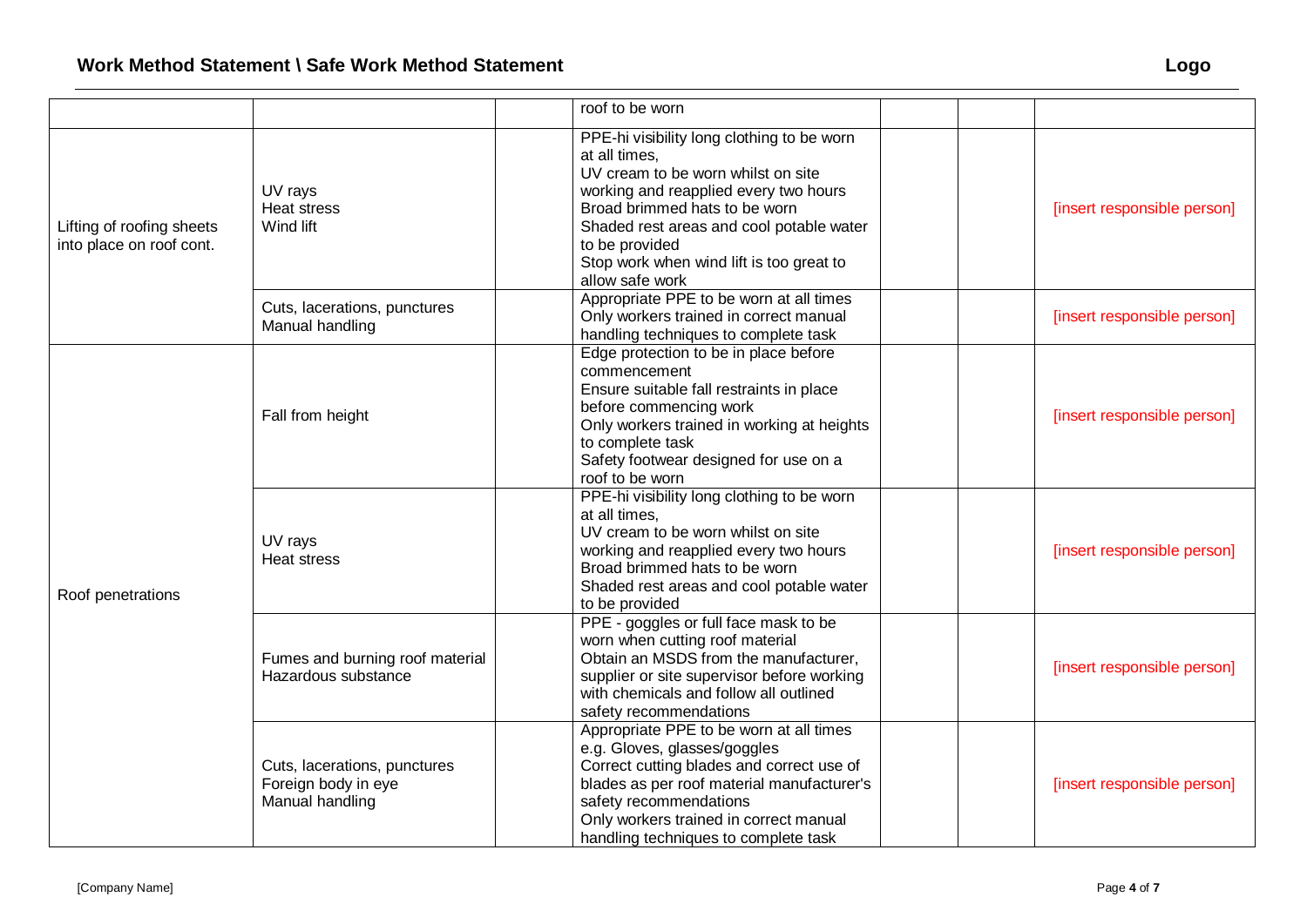|                              |                                 | Edge protection to be in place before       |                             |  |  |
|------------------------------|---------------------------------|---------------------------------------------|-----------------------------|--|--|
|                              |                                 | commencement                                |                             |  |  |
|                              |                                 | Ensure suitable fall restraints in place    |                             |  |  |
|                              |                                 | before commencing work                      |                             |  |  |
|                              | Fall from height                | Only workers trained in working at heights  |                             |  |  |
|                              | Struck by falling objects       | to complete task                            | [insert responsible person] |  |  |
|                              |                                 | Safety footwear designed for use on a       |                             |  |  |
|                              |                                 | roof to be worn                             |                             |  |  |
|                              |                                 | Exclusion zone to be set up below           |                             |  |  |
|                              |                                 | working area                                |                             |  |  |
|                              |                                 | PPE-hi visibility long clothing to be worn  |                             |  |  |
|                              |                                 | at all times.                               |                             |  |  |
|                              |                                 | UV cream to be worn whilst on site          |                             |  |  |
|                              | UV rays                         | working and reapplied every two hours       | [insert responsible person] |  |  |
|                              | Heat stress                     | Broad brimmed hats to be worn               |                             |  |  |
| Pipe work & flashing         |                                 | Shaded rest areas and cool potable water    |                             |  |  |
|                              |                                 | to be provided                              |                             |  |  |
|                              |                                 | PPE - goggles or full face mask to be       |                             |  |  |
|                              |                                 | worn when cutting roof material             |                             |  |  |
|                              | Fumes and burning roof material | Obtain an MSDS from the manufacturer,       | [insert responsible person] |  |  |
|                              | Hazardous substance             | supplier or site supervisor before working  |                             |  |  |
|                              |                                 | with chemicals and follow all outlined      |                             |  |  |
|                              |                                 | safety recommendations                      |                             |  |  |
|                              |                                 | Appropriate PPE to be worn at all times     |                             |  |  |
|                              |                                 | e.g. glasses / goggles, gloves              |                             |  |  |
|                              | Cuts, lacerations, punctures    | Correct cutting blades and correct use of   |                             |  |  |
|                              | Foreign body in eye             | blades as per roof material manufacturer's  | [insert responsible person] |  |  |
|                              | Manual handling                 | safety recommendations                      |                             |  |  |
|                              |                                 | Only workers trained in correct manual      |                             |  |  |
|                              |                                 | handling techniques to complete task        |                             |  |  |
|                              | Manual handling                 | Only workers trained in correct manual      |                             |  |  |
|                              | Ergonomics                      | handling techniques to complete task        |                             |  |  |
| Clean up of site             | Cuts, lacerations, punctures    | Regular breaks scheduled for postural       | [insert responsible person] |  |  |
|                              | Foreign body in eye             | changes                                     |                             |  |  |
|                              |                                 | All appropriate PPE to be worn at all times |                             |  |  |
| (continue to modify \ insert |                                 |                                             |                             |  |  |
| information)                 |                                 |                                             |                             |  |  |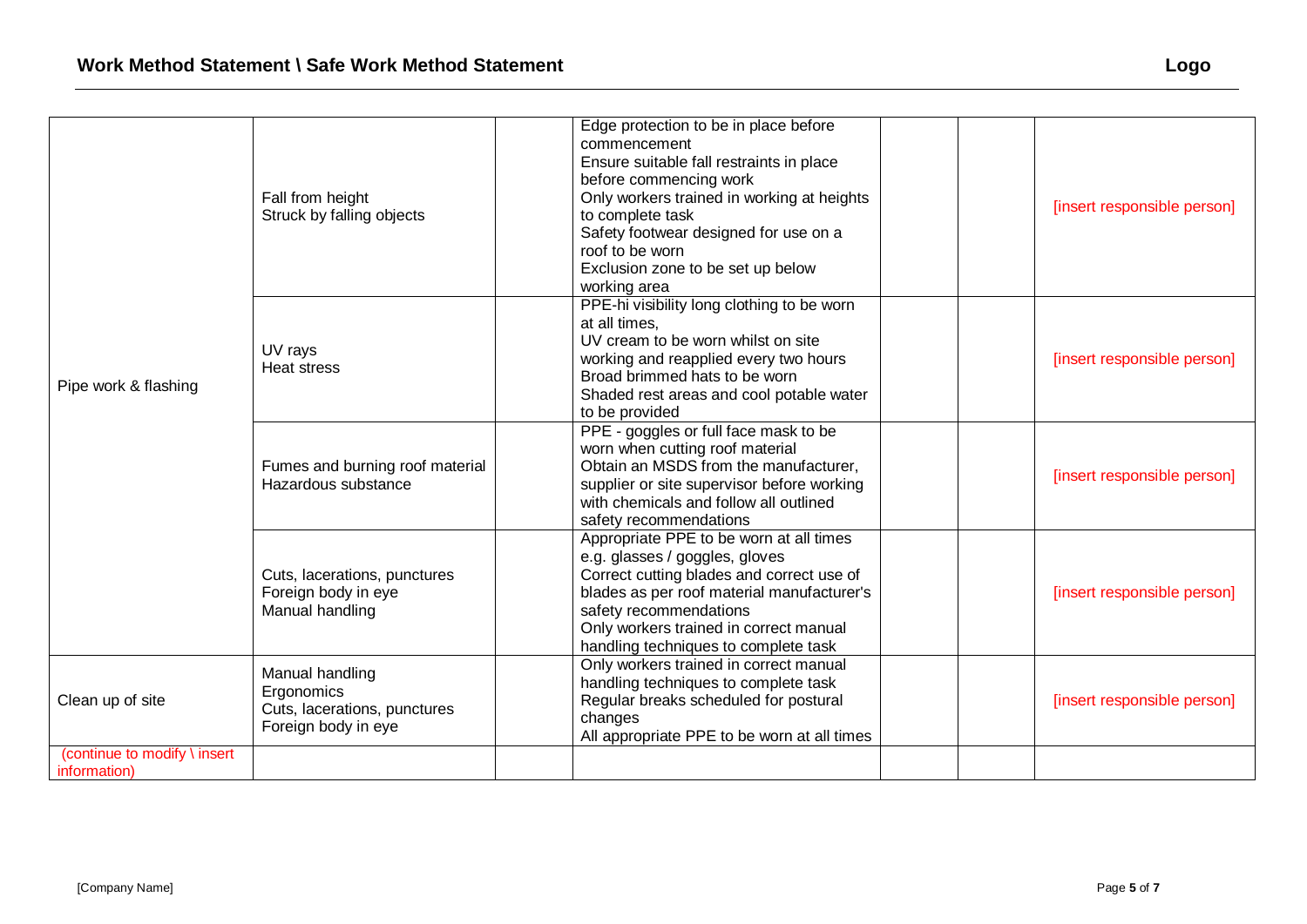| <b>Rescue / Retrieval Planning:</b>     |               |                 |                                                                                                                               |  |  |  |  |  |
|-----------------------------------------|---------------|-----------------|-------------------------------------------------------------------------------------------------------------------------------|--|--|--|--|--|
| Are the following hazards identified?   | <b>Select</b> |                 | <b>Action:</b>                                                                                                                |  |  |  |  |  |
| <b>Work over Water</b>                  | Yes $\Box$    | No <sub>1</sub> |                                                                                                                               |  |  |  |  |  |
| <b>Work at Height</b>                   | Yes $\Box$    | $No$ $\Box$     | If YES, a Retrieval / Rescue Plan(s) must be developed. This can be included as an                                            |  |  |  |  |  |
| <b>Restricted Access</b>                | Yes $\Box$    | No              | attachment or included as a Job Step within the WMS \ SWMS and the method to be used<br>communicated to the workers involved. |  |  |  |  |  |
| <b>Confined Space Entry</b>             | Yes $\Box$    | $No$ $\Box$     |                                                                                                                               |  |  |  |  |  |
| <b>Elevated Work on structures</b>      | Yes $\square$ | No <sub>1</sub> | If No, No additional retrieval / rescue planning documentation are required.                                                  |  |  |  |  |  |
| (e.g. Enclosed scaffolds and roof work) |               |                 |                                                                                                                               |  |  |  |  |  |

| <b>Emergency Resources / Contact Details</b> |  |                             |  |  |                   |  |  |
|----------------------------------------------|--|-----------------------------|--|--|-------------------|--|--|
| Nearest Muster Point:                        |  | Nearest Fire Extinguishers: |  |  |                   |  |  |
| Nearest Spill Kit:                           |  | Nearest First Aid Kit:      |  |  |                   |  |  |
| Contact Person:                              |  | Phone No:                   |  |  | Radio Channel No: |  |  |

| <b>Management / Worker Review</b> |  |  |  |  |  |  |  |  |
|-----------------------------------|--|--|--|--|--|--|--|--|
| <b>Review No:</b>                 |  |  |  |  |  |  |  |  |
| Name:                             |  |  |  |  |  |  |  |  |
| Position:                         |  |  |  |  |  |  |  |  |
| Date:                             |  |  |  |  |  |  |  |  |
| <b>Comments / Actions:</b>        |  |  |  |  |  |  |  |  |

| Have you considered the site specific hazards?<br>lay of the land<br>obstacles (buildings, workers,<br>excavations, plant)<br>changes to site conditions<br>other contractors' work in progress<br>weather conditions (wind, rain, heat, cold | Have you considered job specific details?<br>different material<br>different chemicals<br>different equipment<br>Any other factor that may make affect the risks<br>associated with performing this task? | MUST:<br>3. | IN PREPARING A WORK METHOD STATEMENT<br><b>ISAFE WORK METHOD STATEMENT YOU</b><br>Break the activity into basic steps<br>Consider any site specific potential hazards<br>Using the risk matrix, assess the risk of the<br>identified hazard and rate accordingly |  | 5. Apply HoC – For each control in the WMS \<br><b>SWMS</b><br>Note: HoC levels 1-5 must be considered before<br>level 6 for all Work at Height activities.<br>Review the residual risk to ensure controls are |
|-----------------------------------------------------------------------------------------------------------------------------------------------------------------------------------------------------------------------------------------------|-----------------------------------------------------------------------------------------------------------------------------------------------------------------------------------------------------------|-------------|------------------------------------------------------------------------------------------------------------------------------------------------------------------------------------------------------------------------------------------------------------------|--|----------------------------------------------------------------------------------------------------------------------------------------------------------------------------------------------------------------|
| etc)                                                                                                                                                                                                                                          |                                                                                                                                                                                                           |             | List the controls to be implemented to reduce<br>the likelihood of the risk causing an unwanted<br>event                                                                                                                                                         |  | adequate to safely perform the work.<br>Assign a person(s) responsible to ensure that                                                                                                                          |
|                                                                                                                                                                                                                                               |                                                                                                                                                                                                           |             |                                                                                                                                                                                                                                                                  |  | the assigned controls are implemented.                                                                                                                                                                         |